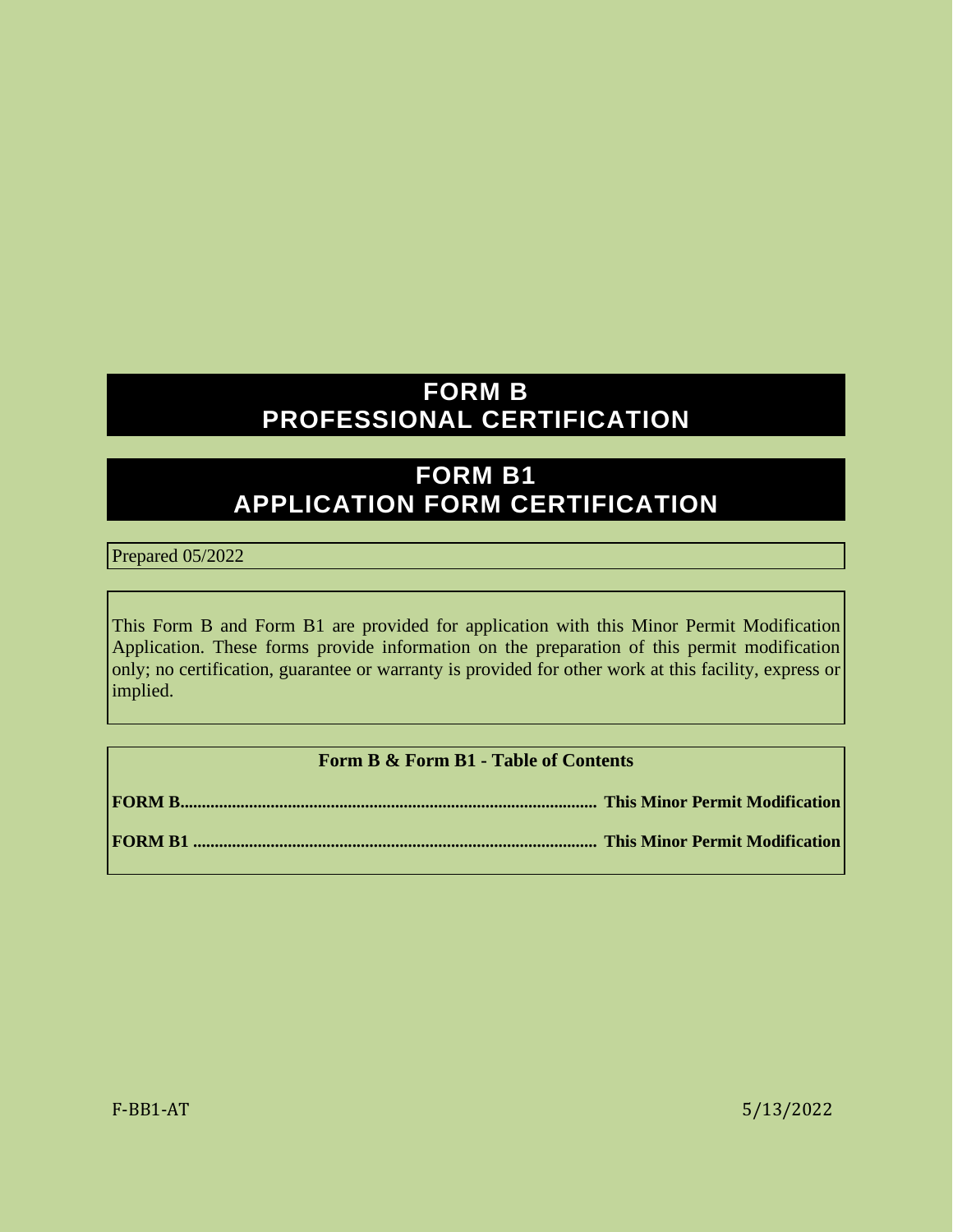

**2540-PM-BWM0358 6/2005 COMMONWEALTH OF PENNSYLVANIA DEPARTMENT OF ENVIRONMENTAL PROTECTION BUREAU OF WASTE MANAGEMENT**

Date Prepared/Revised **Prepared 05/2022** 

**DEP USE ONLY**

Date Received

## **FORM B PROFESSIONAL CERTIFICATION**

This form must be fully and accurately completed. All required information must be typed or legibly printed in the spaces provided. If additional space is necessary, identify each attached sheet as Form B, reference the item number and identify the date prepared. The "date prepared/revised" on any attached sheets needs to match the "date prepared/revised" on this page.

General References: Section 271.122, 287.122

**SECTION A. SITE IDENTIFIER** 

Applicant/permittee: **Westmoreland Sanitary Landfill, LLC** 

Site Name: Sanitary Landfill

Facility ID (as issued by DEP): **100277** 

#### **SECTION B. REGISTERED PROFESSIONAL ENGINEER**

#### I, **Stephen J. Vargo, P.E.**

(Engineer's Name – Print or Type)

being a Registered Professional Engineer in accordance with the Pennsylvania Professional Engineer's Registration Law, do hereby certify to the best of my knowledge, information, and belief that the information contained in the accompanying application, plans, specifications, and reports has been prepared in accordance with accepted practice of engineering, are true and correct, and are in accordance with the Rules and Regulations of the Department of Environmental Protection. I also certify that those individuals indicated in the following paragraphs prepared this application under my supervision. I am aware that there are significant penalties for submitting false information, including the possibility of fines and imprisonment.

| <b>OCCORREGISTER</b><br>APROFESSIONAL                                                                                                |  |
|--------------------------------------------------------------------------------------------------------------------------------------|--|
| STEPHEN JOSEPH VARGO                                                                                                                 |  |
| ENGINEER<br>043302-E                                                                                                                 |  |
|                                                                                                                                      |  |
|                                                                                                                                      |  |
| <b>1331 State Avenue</b>                                                                                                             |  |
| Professional<br>Coraopolis, Pennsylvania 15108                                                                                       |  |
| Telephone No. (412) 299-2700 Ext. 153                                                                                                |  |
|                                                                                                                                      |  |
| Date May 13, 2022<br>License Number PE 043302-E<br>Expiration Date September 30, 2023<br><b>Civil Design Solutions, Inc.</b><br>Seal |  |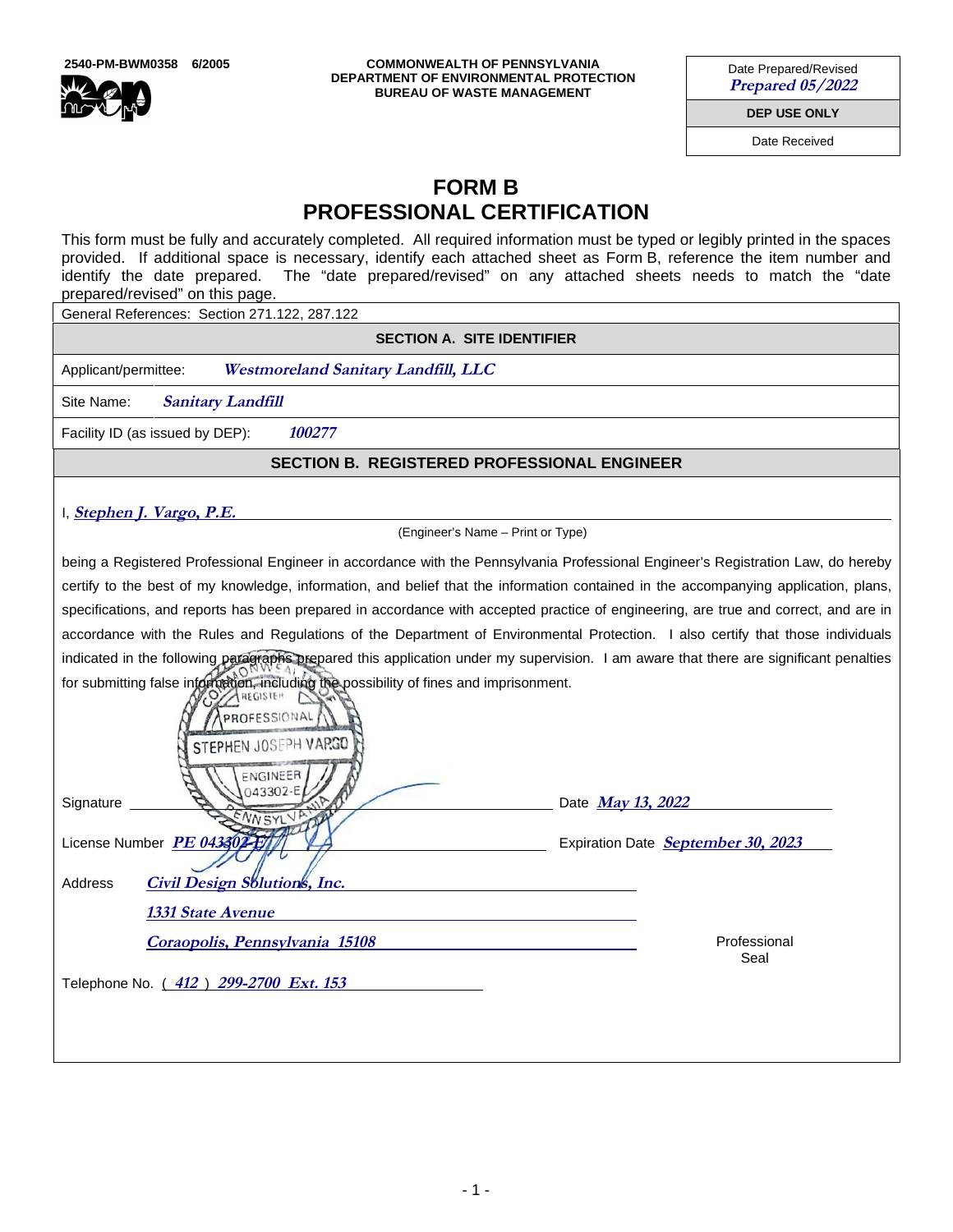| SECTION C. SOIL SCIENTIST PROVIDING SOILS INFORMATION                                                                                                                                                                                                                                                                                                                                                                                                                                                                                                                                 |                      |  |  |
|---------------------------------------------------------------------------------------------------------------------------------------------------------------------------------------------------------------------------------------------------------------------------------------------------------------------------------------------------------------------------------------------------------------------------------------------------------------------------------------------------------------------------------------------------------------------------------------|----------------------|--|--|
| I, <i>Not Applicable</i><br>(Soil Scientists Name - Print or Type)                                                                                                                                                                                                                                                                                                                                                                                                                                                                                                                    | do hereby certify    |  |  |
| to the best of my knowledge, information, and belief that the soils information contained in this application has been prepared in<br>accordance with accepted practices of soil science and in accordance with the Rules and Regulations of the Department of<br>Environmental Protection. I am aware that there are significant penalties for submitting false information, including the possibility of<br>fines and imprisonment.                                                                                                                                                 |                      |  |  |
|                                                                                                                                                                                                                                                                                                                                                                                                                                                                                                                                                                                       |                      |  |  |
| Address                                                                                                                                                                                                                                                                                                                                                                                                                                                                                                                                                                               |                      |  |  |
|                                                                                                                                                                                                                                                                                                                                                                                                                                                                                                                                                                                       |                      |  |  |
|                                                                                                                                                                                                                                                                                                                                                                                                                                                                                                                                                                                       |                      |  |  |
| Telephone No. ( )                                                                                                                                                                                                                                                                                                                                                                                                                                                                                                                                                                     |                      |  |  |
| SECTION D. REGISTERED PROFESSIONAL GEOLOGIST                                                                                                                                                                                                                                                                                                                                                                                                                                                                                                                                          |                      |  |  |
|                                                                                                                                                                                                                                                                                                                                                                                                                                                                                                                                                                                       |                      |  |  |
| I, Not Applicable<br><u> 1989 - Andrea Santa Andrea Andrea Andrea Andrea Andrea Andrea Andrea Andrea Andrea Andrea Andrea Andrea Andr</u><br>(Hydrogeologist's Name - Print or Type)                                                                                                                                                                                                                                                                                                                                                                                                  | being a              |  |  |
| Registered Professional Geologist in accordance with the Pennsylvania Professional Geologists Registration Law, do hereby certify<br>to the best of my knowledge, information, and belief that the hydrogeology information contained in this application has been<br>prepared in accordance with the accepted practices of hydrogeology and in accordance with the Rules and Regulations of the<br>Department of Environmental Protection. I am aware that there are significant penalties for submitting false information, including the<br>possibility of fines and imprisonment. |                      |  |  |
|                                                                                                                                                                                                                                                                                                                                                                                                                                                                                                                                                                                       |                      |  |  |
|                                                                                                                                                                                                                                                                                                                                                                                                                                                                                                                                                                                       |                      |  |  |
| Address                                                                                                                                                                                                                                                                                                                                                                                                                                                                                                                                                                               | Professional<br>Seal |  |  |
|                                                                                                                                                                                                                                                                                                                                                                                                                                                                                                                                                                                       |                      |  |  |
| Telephone No. ( ) and the contract of the contract of the contract of the contract of the contract of the contract of the contract of the contract of the contract of the contract of the contract of the contract of the cont                                                                                                                                                                                                                                                                                                                                                        |                      |  |  |
|                                                                                                                                                                                                                                                                                                                                                                                                                                                                                                                                                                                       |                      |  |  |
|                                                                                                                                                                                                                                                                                                                                                                                                                                                                                                                                                                                       |                      |  |  |
|                                                                                                                                                                                                                                                                                                                                                                                                                                                                                                                                                                                       |                      |  |  |